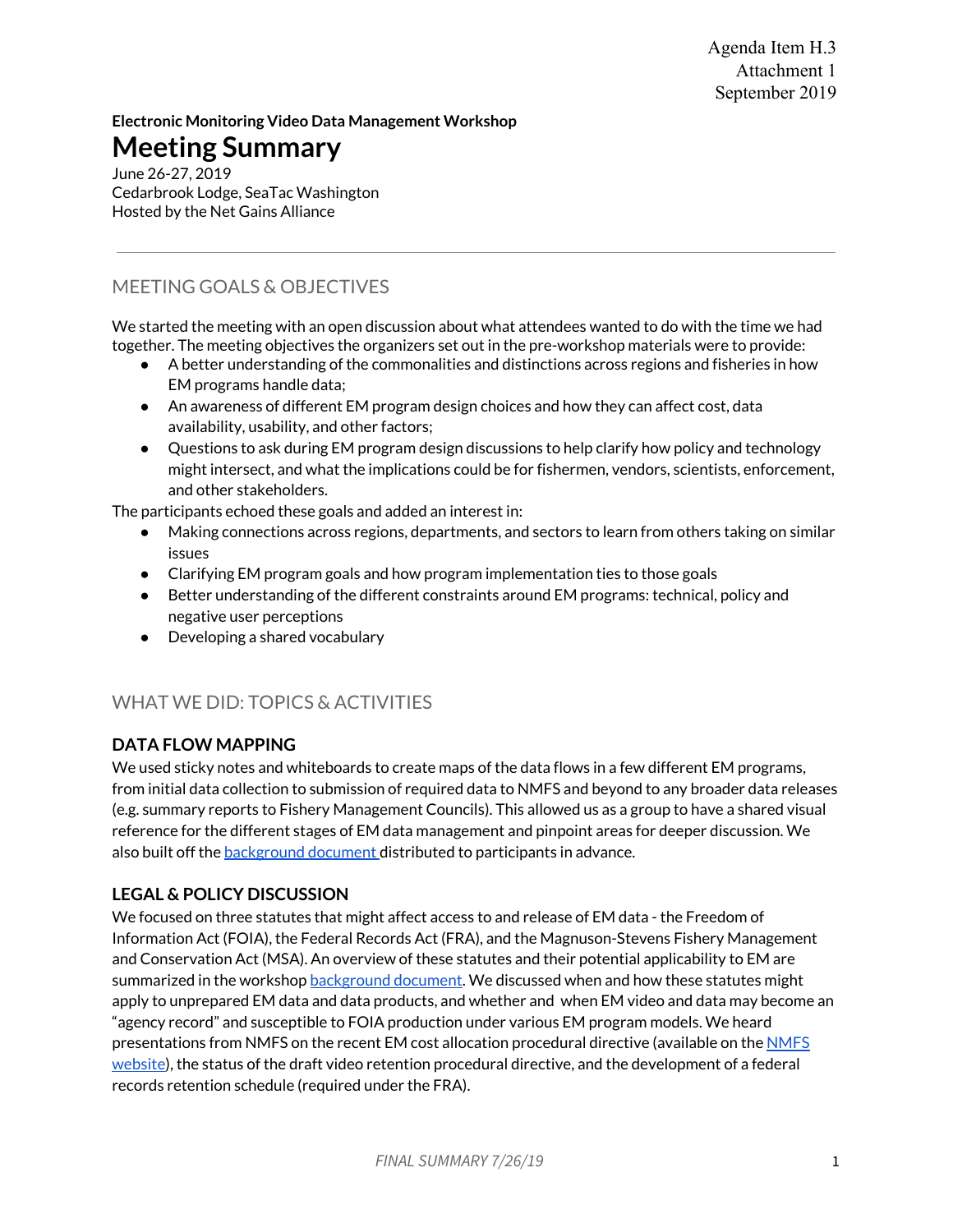## **DESIGNING FOR INDUSTRY AND AGENCY NEEDS**

We heard presentations from industry and data platform providers on user-centered data projects. These projects aggregate and analyze data gathered by participating vessels to provide valuable information back to the fleet on bycatch, protected species, and habitat. We discussed how projects like these could potentially integrate EM data to add value for industry in addition to complying with monitoring requirements. This added value could help user groups balance the cost of implementing EM. We also discussed the types of organizational structures that could support these types of data sharing efforts, such as fishing co-ops that build their own data systems or a data platform with multi-party licensing to share data across the industry and the agency.

## **STORAGE**

NMFS is in the process of drafting a procedural directive on storage, guided largely by the agency's legal mandates, management needs, and recognition of potential cost impacts. Our conversations highlighted the importance of thinking through the technical details, as well as the policy issues. For example, data storage costs are driven by file size and by how often (and how quickly) the files are accessed. If NMFS requires external partners to store all video and tabular data, rather than only a subset of EM data, that increases costs. If data need to be accessible to enforcement or management in 24 hours, versus a time frame that would let hard drives be mailed in, that requires a different data storage system that may also have higher costs.

### **GOALS & USES**

When program goals change, data needs and system requirements may also be affected. An EM camera configuration to confirm no fish are being discarded may not capture images detailed enough to measure fish lengths, if the program later decides it wants to use video for that goal. Several current EM programs are used to verify fishermen's logbooks (both paper and electronic logs) which may not mean they're configured to record protected species interactions. We talked about the importance of having clear goals that can drive system specifications and vendor requirements; while those goals may change over time, it's valuable to try and anticipate future goals and talk about the roadmap for program expansion early on, rather than try and add new data uses on the fly. On a related note, we wondered if an EM system could be so reliable that monitoring could be completely automated and require no manual input from fishermen (e.g. eliminating logbooks), and how would you know if a system reached that threshold of trust.

### **FUTURE VISIONS**

We closed by asking participants to envision their ideal EM programs. We heard about using the data to create value for fishing participants: fishermen-created and controlled data systems that also feed into business systems, or low-cost hardware captains can install and repair themselves. There were networked fleets that could coordinate in real-time, cameras that processed footage so video never left the boat, and fully-monitored full-retention fisheries that allowed easier fishing for multiple species, across fisheries. There was also a vision of a bigger community educated about EM program design, from fishermen and Council/NMFS staff who better understand the tradeoffs and benefits to more cross-regional communication within NMFS and with external data partners, like FINs and vendors.

## ISSUES IDENTIFIED & AREAS FOR FOLLOW-UP

The issues listed below represent those where we, the meeting hosts, observed significant interest or energy and those that raised ideas for follow up. There was a robust discussion of a wide range of topics over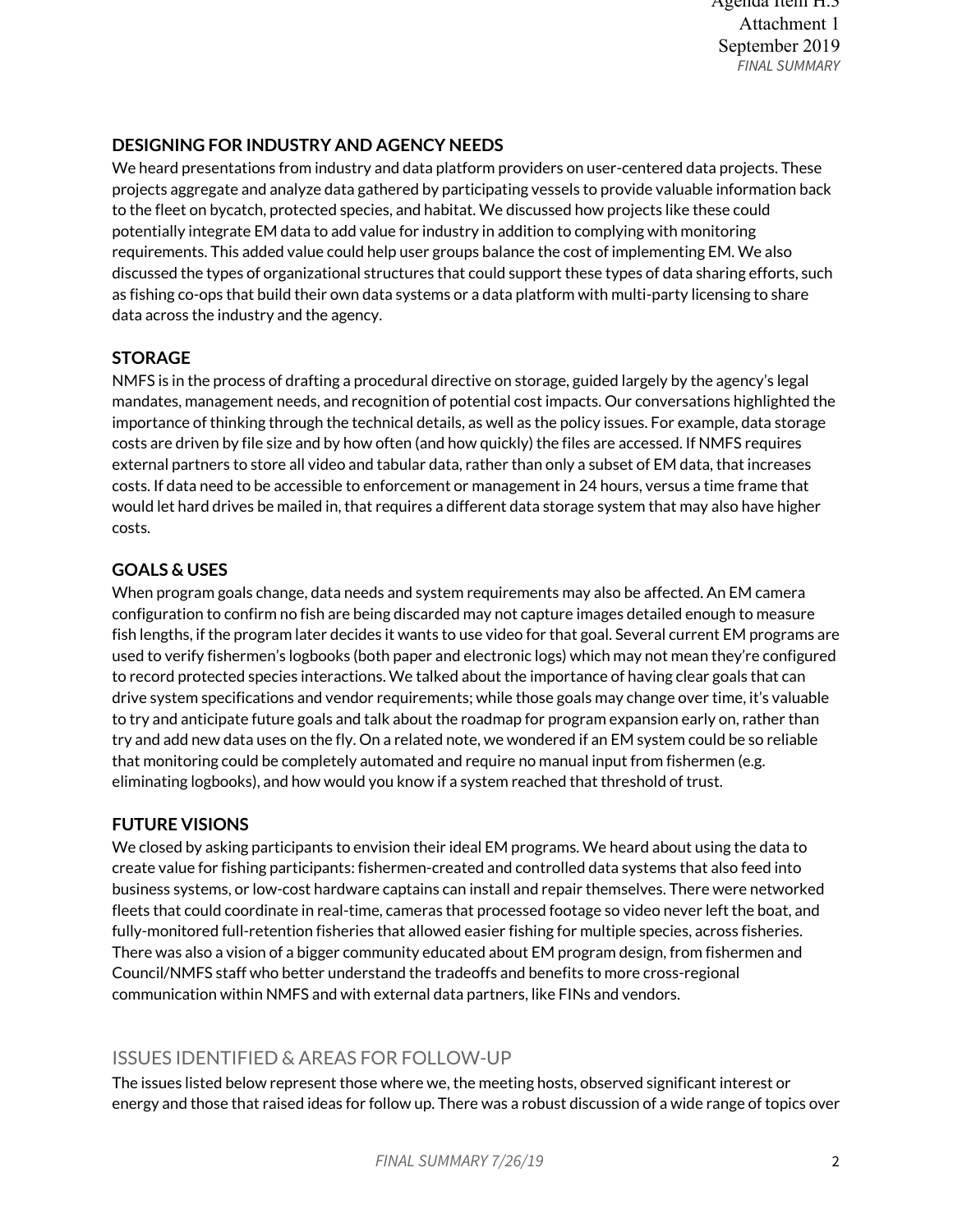the two days (more than we can include here) and while we asked the group to help identify next steps, we didn't ask for any agreement on or prioritization of those ideas. The Net Gains Alliance will be reviewing these follow-ups to see where we could advance them and we encourage others interested in tackling them to contact us or start their own projects and share what they learn.

#### **GLOSSARY**

A lack of consistent language about data has implications for policy and cost. For example, the NMFS cost directive refers to "raw" and "processed" data, where "processed" means data that has been fully reviewed by an EM vendor. Technical experts often refer to decompressing and decoding camera data as "processing" the footage, thus what a reviewer watches to count fish is already "processed" and what is sent to NMFS is "summary" or "tabular" data.

FOLLOW UP: Create a working (maybe even a wiki) glossary of key EM terms such as Raw Data, Audit, Third Party Provider, Contractor, Data bucket, EM, ER, and Retention. Reference and build on the lists of terms that already exist, including NMFS guides, [EDF's EM Design Manual](http://fisherysolutionscenter.edf.org/sites/catchshares.edf.org/files/EM_DesignManual_Final_0.pdf), the [CEA/TNC EM report,](https://www.ceaconsulting.com/wp-content/uploads/CEA-EM-Report-9-10-18-download.pdf) and the **ISSF Glossary**.

#### **DATA SHARING**

Managing EM data requires a network of agreements governing data sharing across public and private parties, including agencies, vendors, data intermediaries, and fishermen. While these are primarily legal agreements, designed to enforce data sharing and confidentiality, they have technical implications for how databases are structured and data are sent or received. In order for these agreements to have their desired effect, it's valuable for both legal and data professionals to understand the meaning of the language in the documents, from both perspectives.

FOLLOW UP: A review of past NMFS data sharing agreements (within and outside EM programs) with technical and legal advisors to explore what language is most effective. Templates for agency-friendly data sharing agreements with clear technical and legal terms based on those findings.

Based on the detailed discussion of how to manage and share data before it's submitted to NMFS, there is interest in researching the contractual agreements that specify what individuals, organizations (such as co-ops), and vendors can do with EM data. These agreements could clarify how unprepared EM data (video and sensor data) and EM data products would be accessed to meet management requirements and help reduce uncertainty or concern about how data would be used.

FOLLOW UP: A report on contractual agreements in fisheries that could be used to also govern data sharing, as well as examples from analogous data sharing programs from outside fisheries.

#### **QUALITY CONTROL & AUDITING THE UPSTREAM DATA**

There are currently no standardized protocols for reviewing the work of EM vendors or third-party intermediaries, who take the video and data from EM systems and provide summary reports to NMFS. We described this as "auditing the vendors" or performing a "secondary review" and it could be done by the agency, by certified external auditors, by consultants using an agency-approved framework, or a combination of these entities. This review would entail not only the quality of video review, but also other quality assurance metrics such as data management and security. The lack of secondary review could reduce data quality, if not all vendors are meeting consistent standards, or diminish the perception of data quality by managers and the public. A secondary review process could also provide a way to differentiate across vendors and it impacts vendor costs, as preparing for an annual or biennial review might cause companies to prepare and store data differently than if reviews are rare or nonexistent. Another option could be creating a 'trusted' or 'verified' vendor program, where clients can pick from any firm on that list.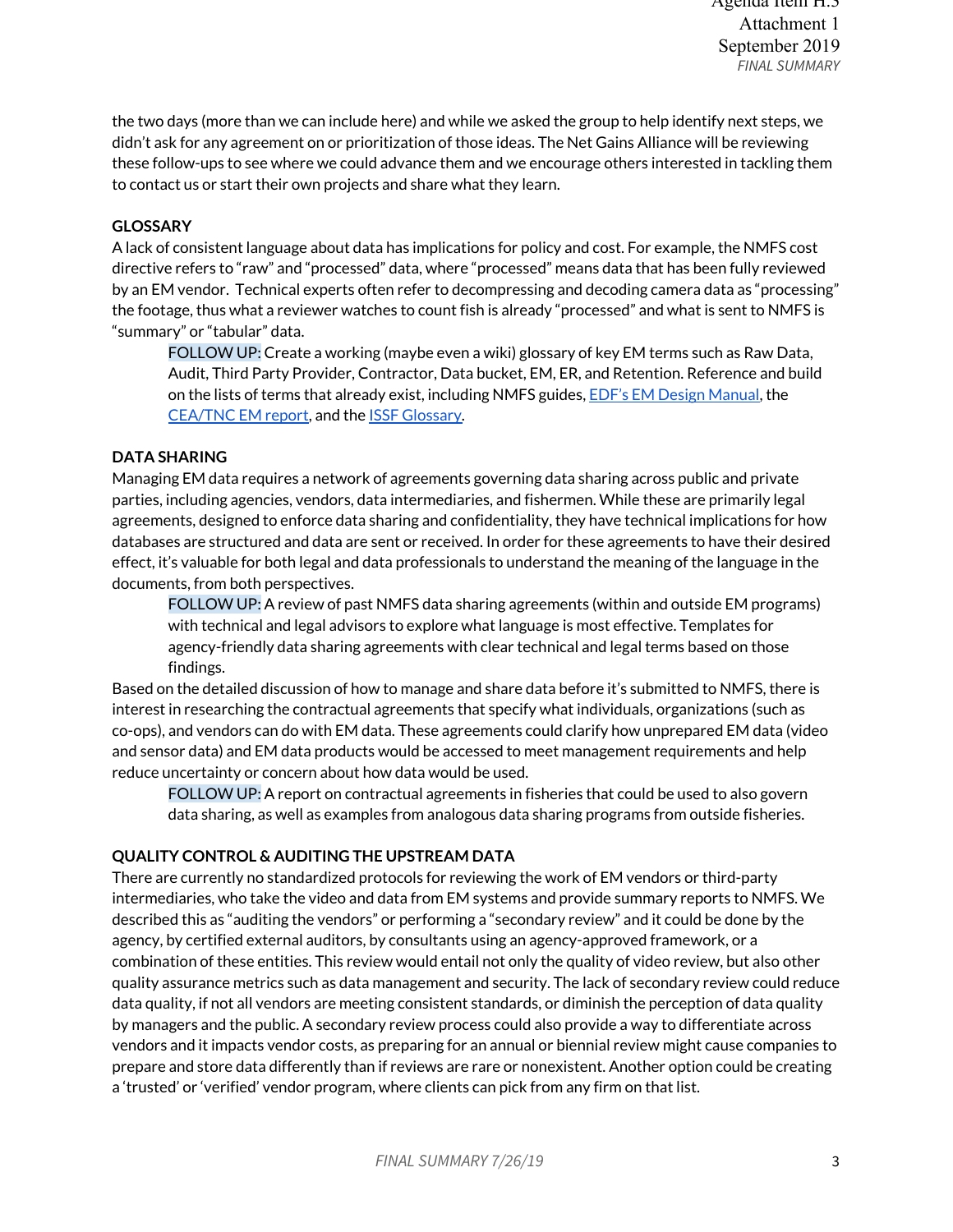FOLLOW UP: Conversations with EM vendors about secondary review protocols - how they might be designed and optimised. Research into how these quality audits are done for vendors in other sectors and for analogous programs at other federal agencies.

#### **VIDEO REVIEW AND DETERRENCE**

Some EM programs record 100% of operations for the entire trip, but only review a randomly selected subsample of footage. Others only record a smaller percentage of trips but review 100% of the footage collected from those trips. This may be due to specific program goals, or it may be a hold-over from past human observer coverage rates. Video review is one of the biggest costs of an EM Program and until AI is perfected, it can also be time consuming. How could we design cost-effective review frameworks?

FOLLOW UP: Pull together and share existing information from across NMFS regions on the effectiveness and cost of different EM review rates. Additional research looking at video surveillance in other fisheries and sectors to explore what level of review provides a sufficient deterrent to cheating, and how does that review rate compare with the rates needed for scientific protocols (e.g. avoiding sampling bias).

#### **WORKING WITH VENDORS**

Requirements for EM system hardware, data processing, data storage, auditing, etc. will affect the products and services that the industry needs and that the vendors can provide. These needs and requirements need to be clarified among the industry, vendors, and NMFS.

FOLLOW UP: Consider a vendor exchange event or meeting in the future that will provide a forum for vendors, industry, and NMFS to discuss EM data requirements, system design options, and administrative processes. An EM vendor fair is currently planned for the NMFS EM Meeting in New Hampshire on November 13-14, 2019, which could be an opportunity to start this discussion.

## **Electronic Monitoring Video Data Management Workshop Participant List**

June 26-27, 2019 - Cedarbrook Lodge, SeaTac Washington Hosted by the Net Gains Alliance Meeting Chairs: Joe Sullivan & Dorothy Lowman

| <b>Name</b>          | Organization                                                                   |
|----------------------|--------------------------------------------------------------------------------|
| Abigail Turner       | North Pacific Fisheries Association                                            |
| <b>Bill Karp</b>     | University of Washington                                                       |
| <b>Bill Tweit</b>    | North Pacific Fishery Management Council / Washington Dept. of Fish & Wildlife |
| <b>Brett Alger</b>   | NMFS Office of Science & Technology                                            |
| <b>Brett Wiedoff</b> | Pacific Fishery Management Council                                             |
| Caitlin Imaki        | NOAA Office of General Counsel Northwest Section                               |
| Chris McGuire        | The Nature Conservancy                                                         |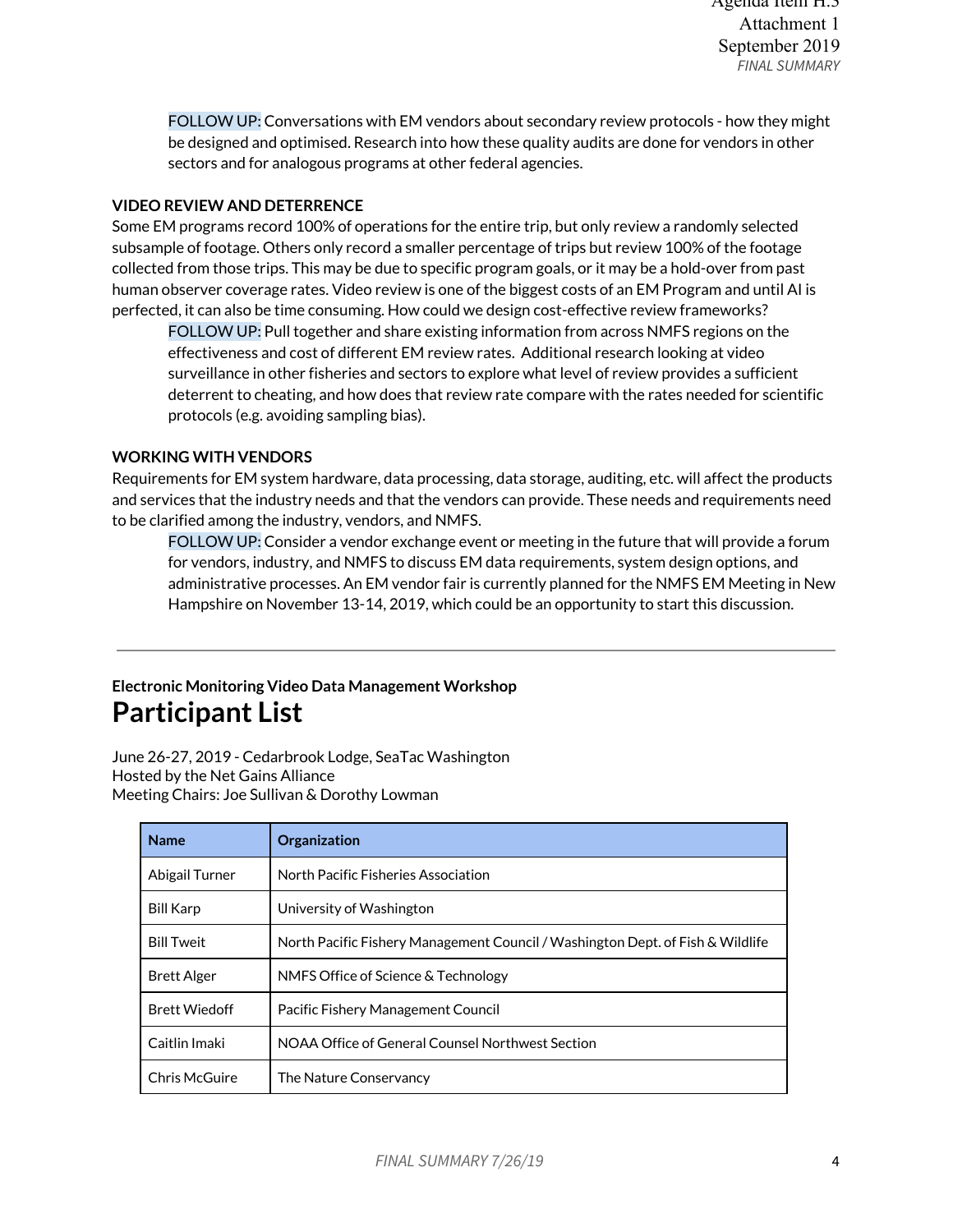| Claire Fitz-Gerald    | NMFS Greater Atlantic Regional Fisheries Office                  |
|-----------------------|------------------------------------------------------------------|
| Courtney Paiva        | Pacific States Marine Fisheries Commission                       |
| Dan Falvey            | Alaska Longline Fishermen's Association                          |
| Dave Colpo            | Pacific States Marine Fisheries Commission                       |
| Dayna Matthews        | Retired NMFS Office of Law Enforcement                           |
| Dorothy Lowman        | Net Gains Alliance Task Force                                    |
| Elena Onaga           | NOAA Office of General Counsel Pacific Islands Section           |
| Emma Htun             | NMFS Office of the Assistant Administrator                       |
| Eric Torgerson        | Chordata, LLC                                                    |
| Jennifer Stahl        | University of Hawai'i at Mānoa - NMFS                            |
| Joe Sullivan          | Joe Sullivan Law Office PLLC                                     |
| Johanna Thomas        | <b>Environmental Defense Fund</b>                                |
| Julie Bonney          | Alaska Groundfish Data Bank                                      |
| Justin Kavanaugh      | NMFS West Coast Regional Office                                  |
| Karen Sender          | NMFS Office of Science & Technology                              |
| <b>Kate Kauer</b>     | The Nature Conservancy                                           |
| Kate Wing             | Net Gains Alliance Task Force                                    |
| Keith Hagg            | NOAA Office of General Counsel Fisheries and Protected Resources |
| <b>Kelly Spalding</b> | NMFS Office of Law Enforcement                                   |
| Leigh Habegger        | Seafood Harvesters of America                                    |
| Melissa Hooper        | NMFS West Coast Regional Office                                  |
| Sam Rauch             | NMFS Deputy Assistant Administrator for Regulatory Programs      |
| Sheila Lynch          | NOAA Office of General Counsel Northwest Section                 |
| Shems Jud             | <b>Environmental Defense Fund</b>                                |
| <b>Steve Martell</b>  | Sea State Inc                                                    |
| <b>Tom Nies</b>       | New England Fishery Management Council                           |
| Tom Warren            | NMFS Highly Migratory Species Division                           |
| <b>Emilie Franke</b>  | Administrative Support                                           |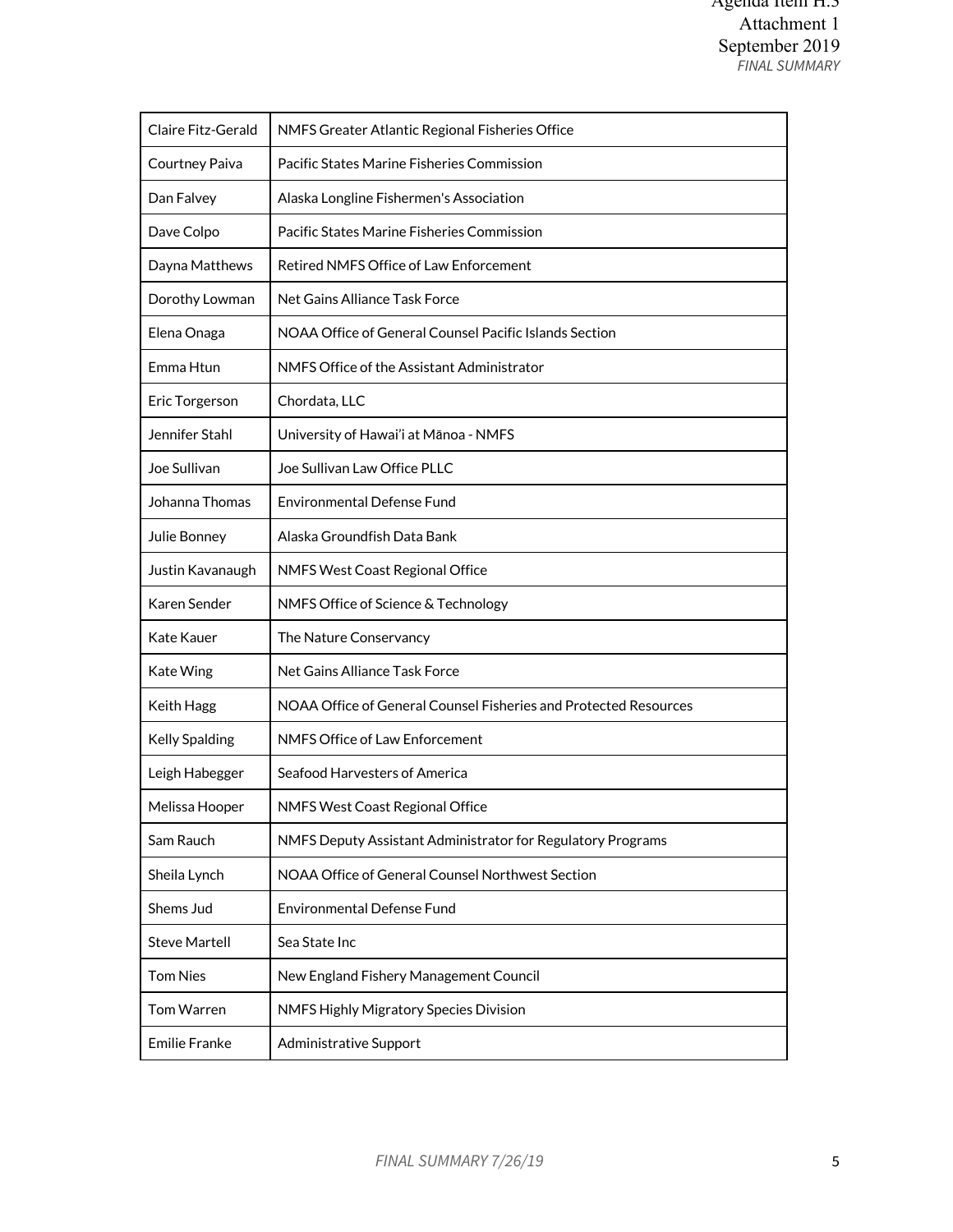## **EM DATA SHARING WORKSHOP - JUNE 26-27, 2019** Agenda

*All events in Cedarbrook Lodge Cedar 1 meeting room unless otherwise noted*

## Wed, June 26

| 10:00am | Start: welcome, introductions, and meeting goals                                                                                                                                                                                                                             |  |
|---------|------------------------------------------------------------------------------------------------------------------------------------------------------------------------------------------------------------------------------------------------------------------------------|--|
| 10:45   | Describing the current landscape of EM programs: objectives, users, data flows, key elements                                                                                                                                                                                 |  |
| 11:15   | Legal & Policy issues: presentation, panel discussion, and Q&A                                                                                                                                                                                                               |  |
| 12:00pm | Lunch (in workshop room)                                                                                                                                                                                                                                                     |  |
| 1:00    | Legal & Policy issues continued: NOAA Fisheries directives, existing guidance, and other<br>applicable constraints or program requirements. Short talks and full group discussion.                                                                                           |  |
| 2:15    | <b>Break</b>                                                                                                                                                                                                                                                                 |  |
| 2:30    | Mapping legal & policy issues onto EM programs:<br>What are the commonalities and distinctions across regions and fisheries in data handling<br>$\bullet$<br>and access?<br>How do design choices affect cost, data availability, usability, and other factors?<br>$\bullet$ |  |
| 5:00    | End Day 1                                                                                                                                                                                                                                                                    |  |
| 6:00    | Hosted reception with appetizers (Reflections Gallery outside workshop room)                                                                                                                                                                                                 |  |

# Thu, June 27

| 9:00am  | Start: check-in from Day 1, review outstanding topics                                                       |
|---------|-------------------------------------------------------------------------------------------------------------|
| 9:30    | User & goal-centered design: imagining EM programs that optimize for different goals or groups of<br>users. |
| 10:15   | <b>Break</b>                                                                                                |
| 10:30   | User & goal-centered design continued                                                                       |
| 12:00pm | Lunch (downstairs in Tamarack Hall)                                                                         |
| 1:00    | Outstanding topics, synthesis, and next steps                                                               |
| 3:00    | Meeting close                                                                                               |